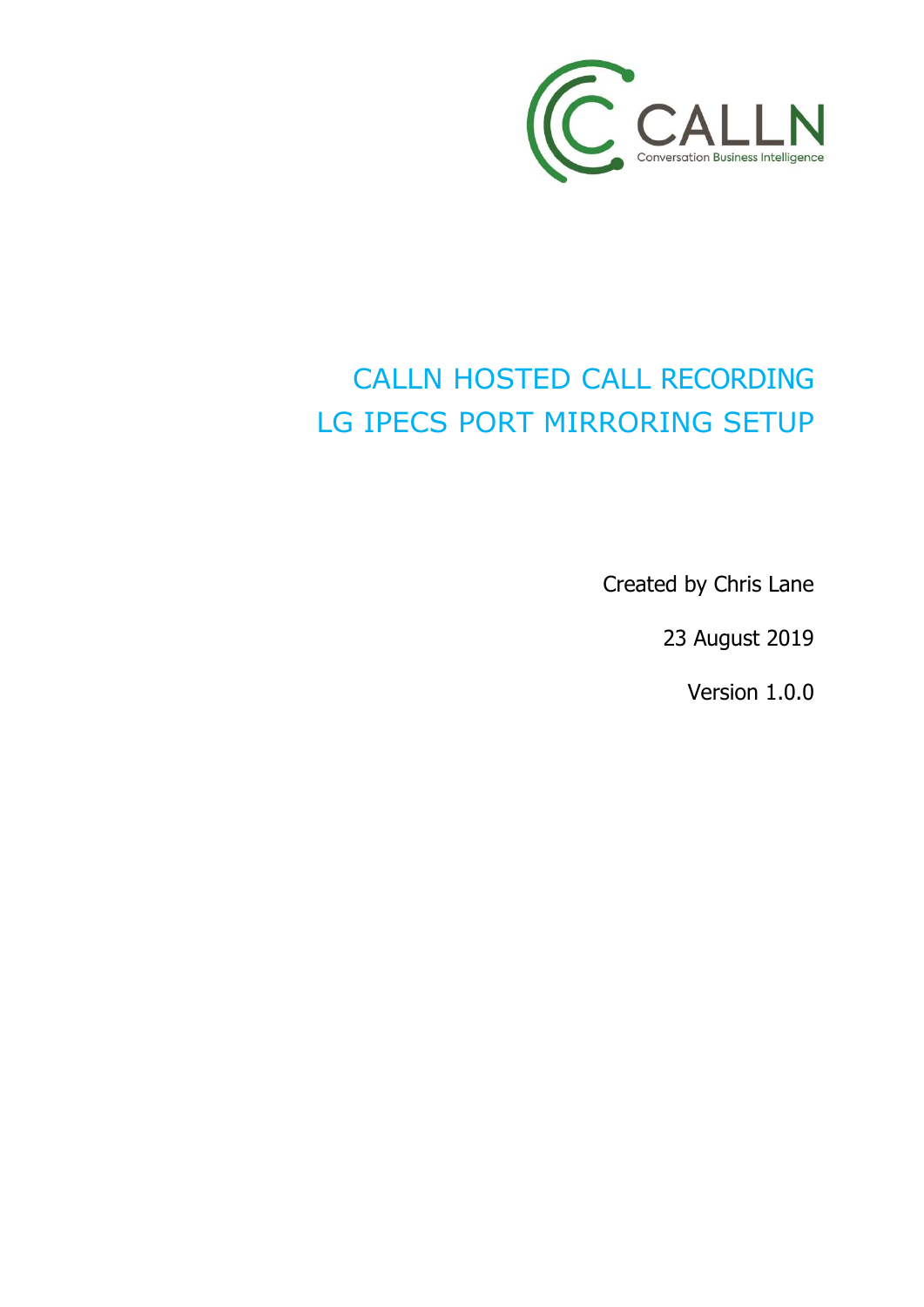

# **Table of Contents**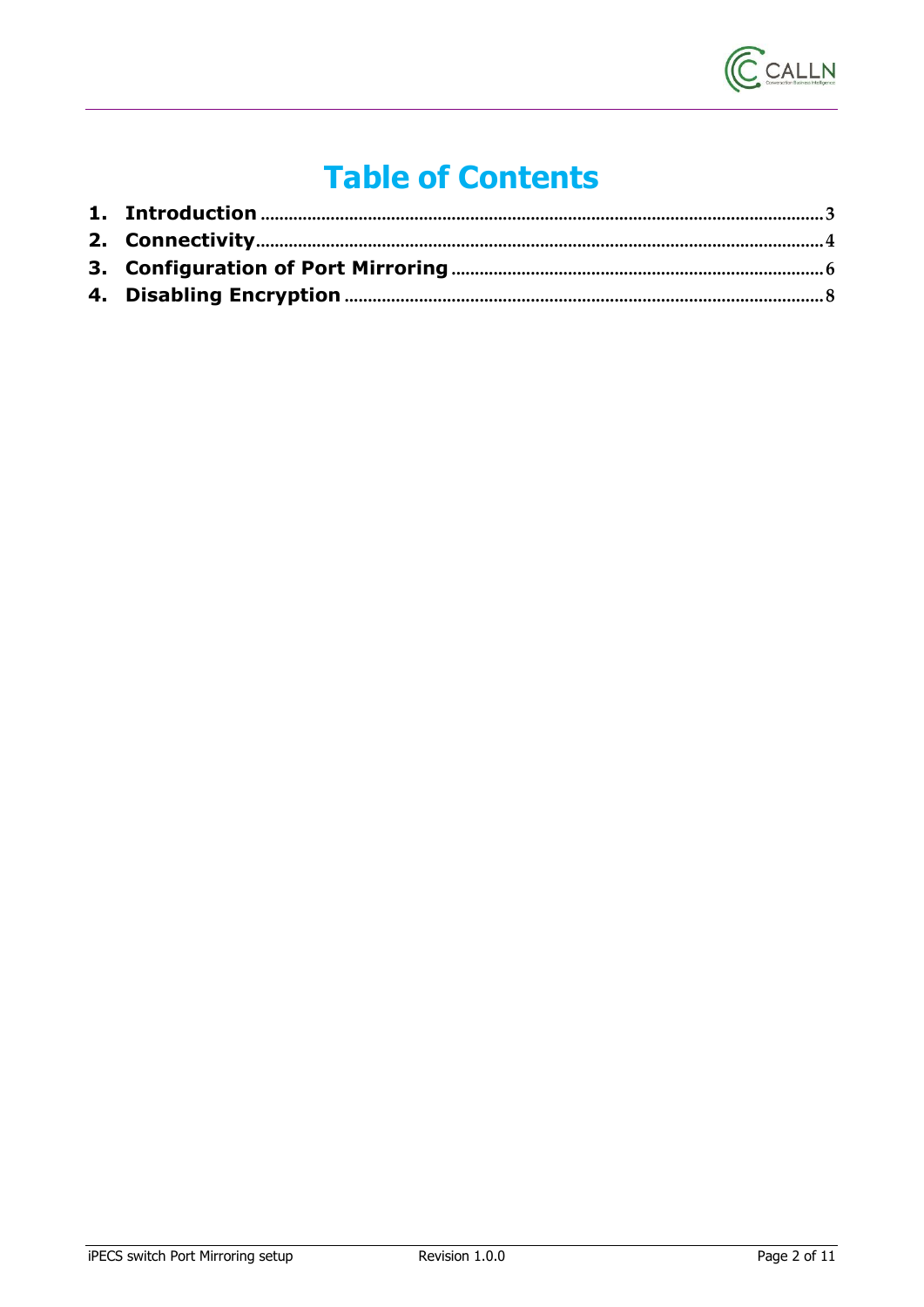

#### <span id="page-2-0"></span>**1. Introduction**

This document describes how to configure your LG iPECS switch and PBX to work with CallN. There are two steps to configuring the iPECS switch. The first is to setup port mirroring on the switch which allows CallN to record calls. The second step is to turn off RTP Security in the PBX on devices if call recording quality is affected by encryption of RTP data.

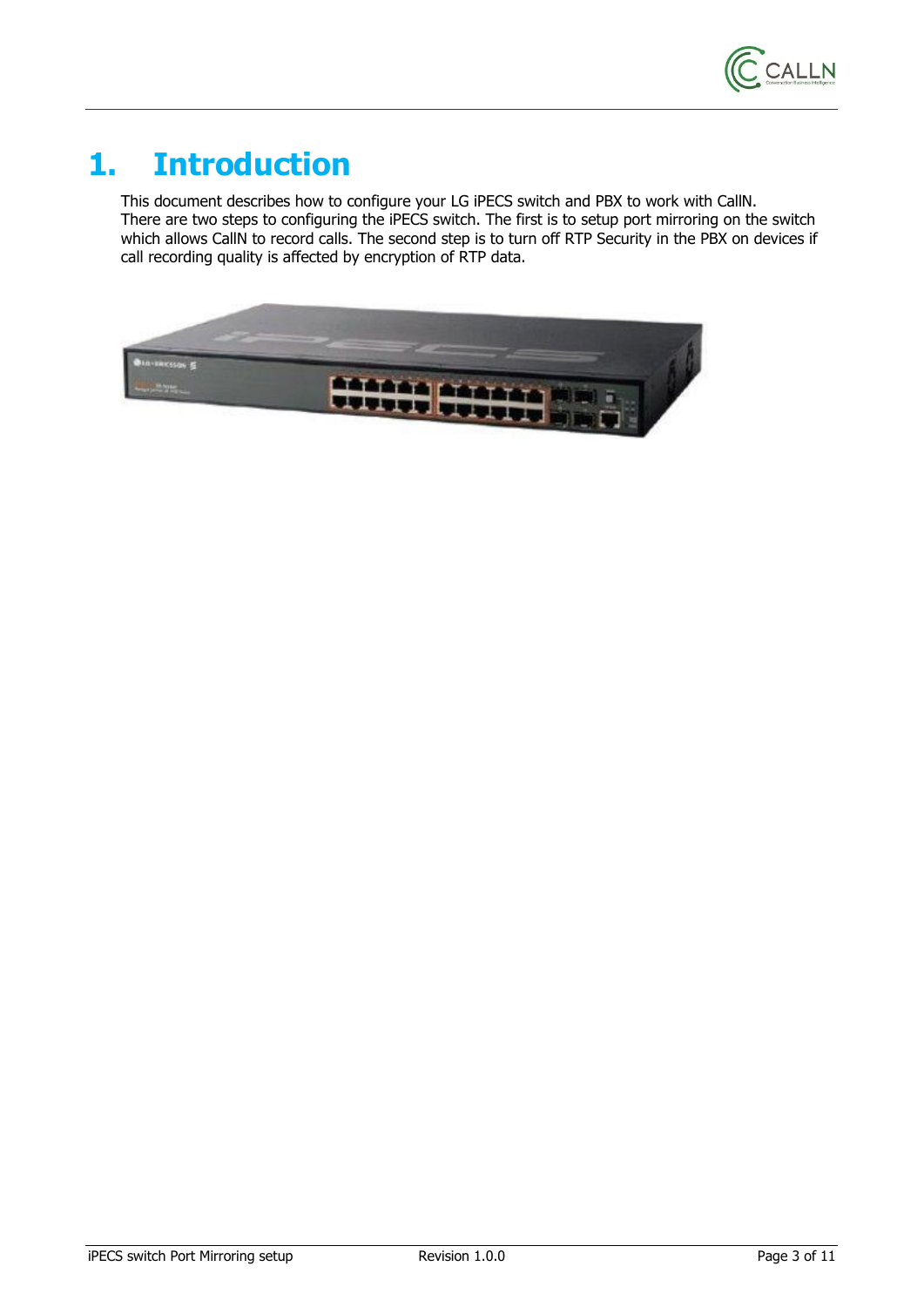

### <span id="page-3-0"></span>**2. Connectivity**

To successfully record calls, CallN recording computer requires two network connections.

One network connection is connected to the destination port of the port mirror configuration. Typically, this will be the last port on your switch, but can be a nominated port at the time of configuring port mirroring.

The second port is a standard connection to the LAN which provides internet connectivity to allow CallN client to upload voice recordings to your CallN portal.

If using a iPECS eMG80 or similar PBX, you must either be using IP handsets or a SIP trunk to be able to record calls using CallN. It should be noted that if recording on SIP trunks, that the call data presented to CallN is not the same as recording at a handset level. A SIP trunk will typically not pass individual handset extension numbers to CallN, so all calls may appear inbound or outbound from the one main number.



Telephone & Workstations

If you are using a iPECS UCP Series PBX, by port mirroring each port on the network switch that connects back to a module in the PBX, telephony traffic can be captured. All external calls will be captured using this method but internal calls may not be captured as the call occurs on the module and traffic never passes through the port mirror to be captured. An example of this may be an internal call between two digital handsets that use the same module in the PBX.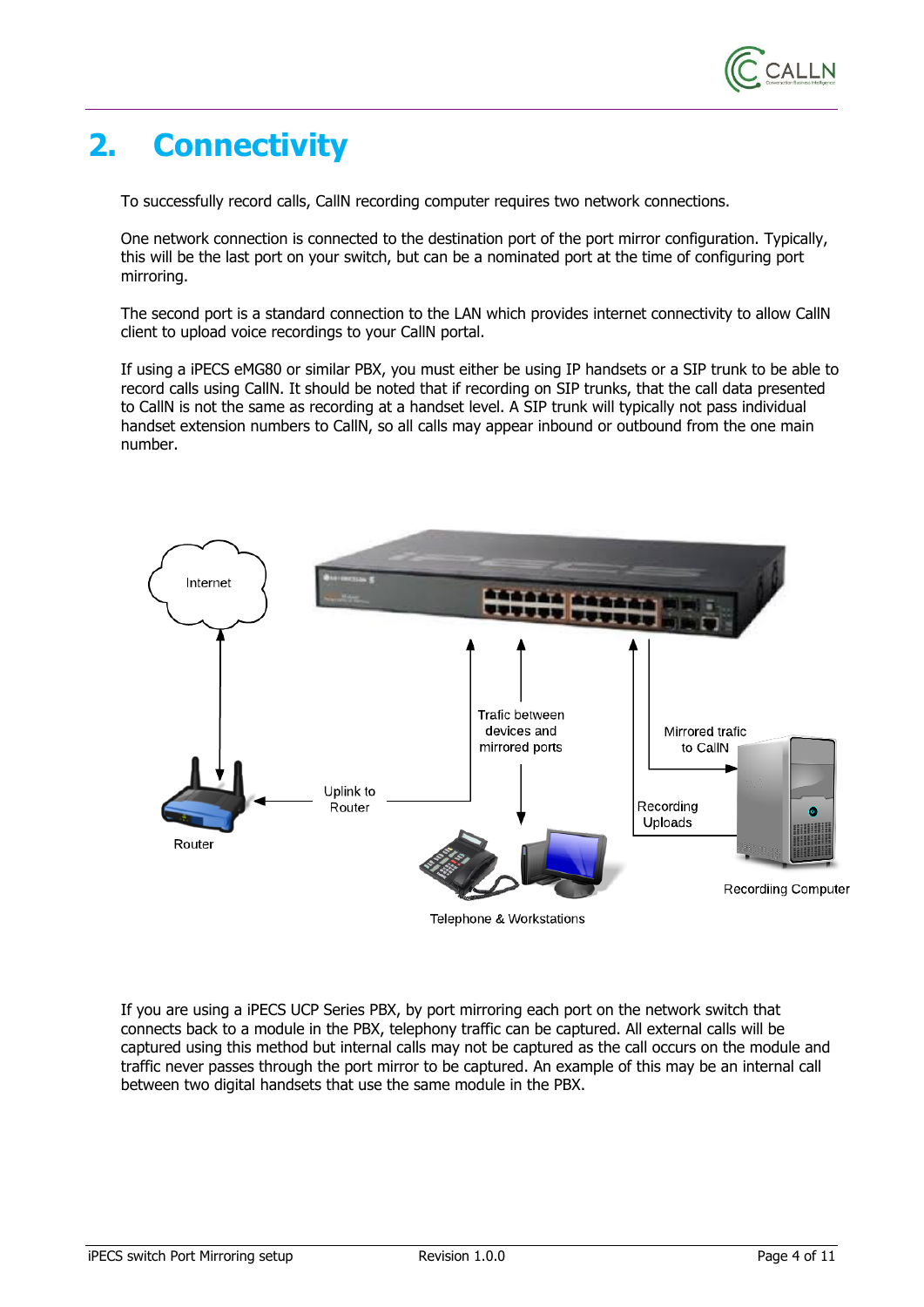

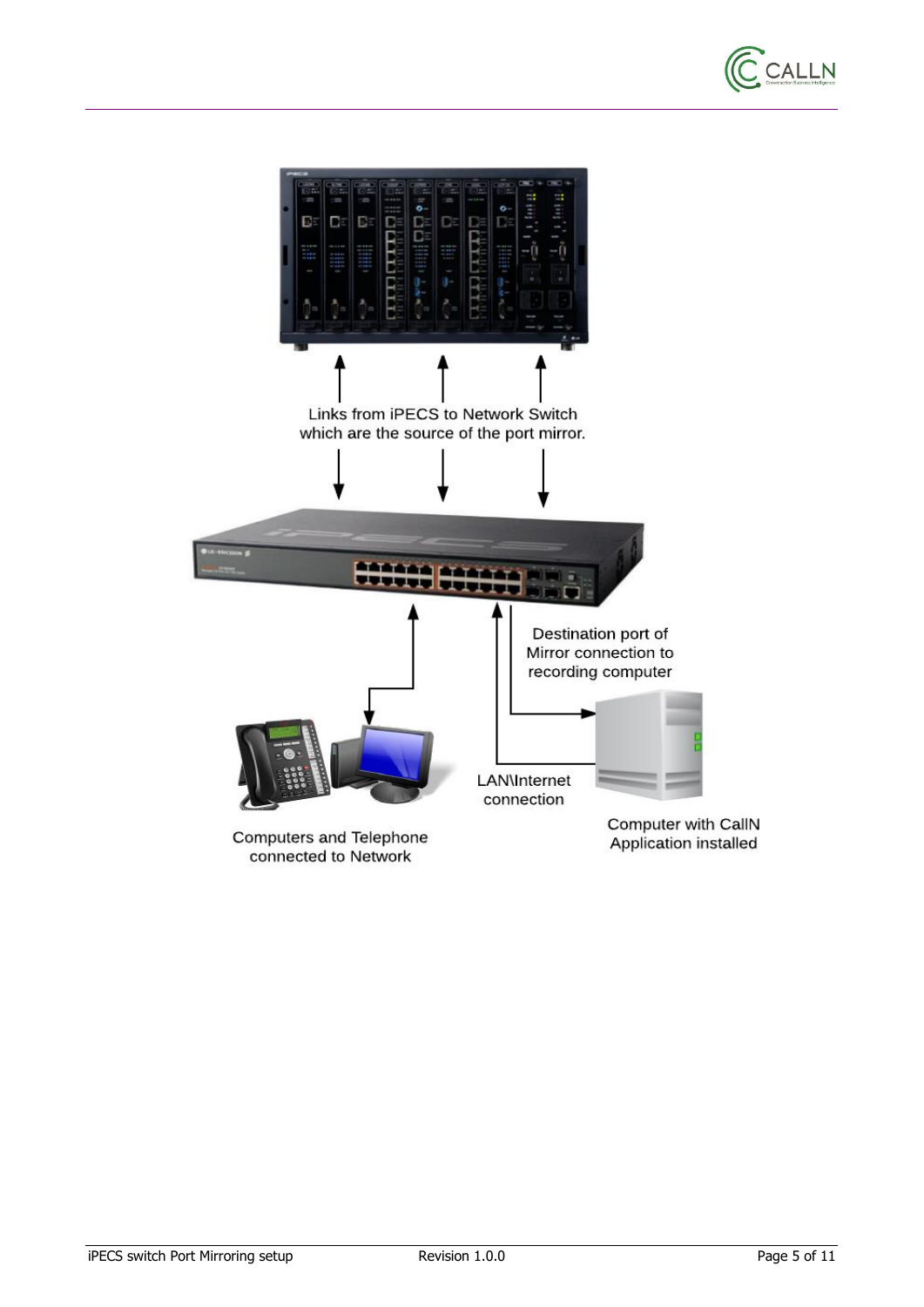

# <span id="page-5-0"></span>**3. Configuration of Port Mirroring**

To configure the iPECS switch for port mirroring, log into the Administration Interface of the switch using an Internet Browser. Enter the IP Address of the switch in to the address field of the browser and press enter. Select the option for "Admin & Maintenance".



Enter the Administrators password to continue. If the password or IP address is unknown, the installer or PBX maintenance team should be able to provide details for you.

| iPECS(iPECS-100) Web                                                               |  |
|------------------------------------------------------------------------------------|--|
| <b>Administration</b>                                                              |  |
| <b>Enter Administration Password</b><br>iPECS<br>Login<br><b>Contract Contract</b> |  |
|                                                                                    |  |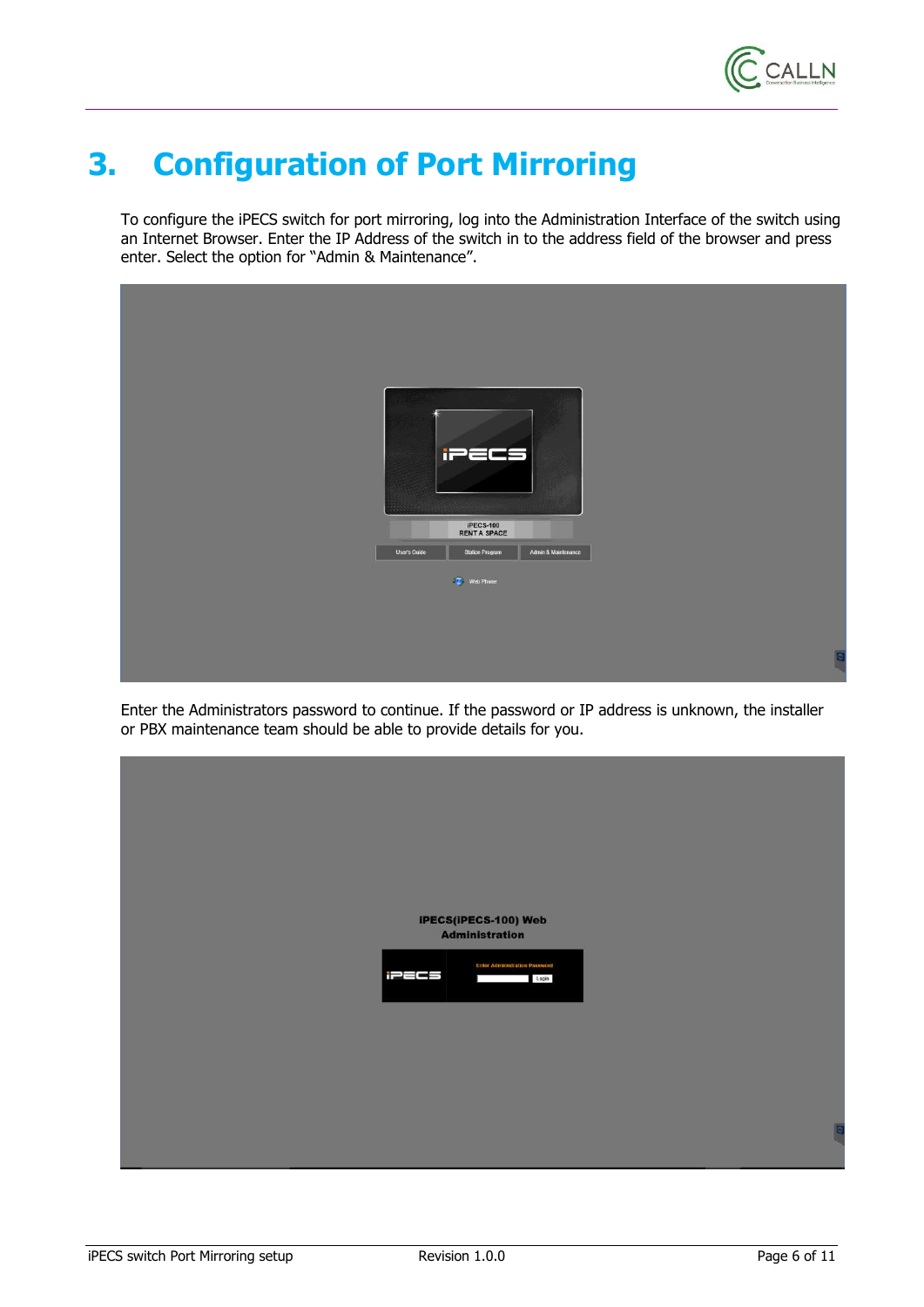

Once connected, select Interfaces from the menu on the left side. Then select Port and Mirror.

|                                          | Link Up Link Down Admin Down       |                           |                                                                       |
|------------------------------------------|------------------------------------|---------------------------|-----------------------------------------------------------------------|
|                                          |                                    |                           | <b>OLG-ERICSSON</b> Sunt 1<br>PECS<br><b>Mode</b> Active<br>$\bullet$ |
| Op: 1.2.6.0 1.dr: 1.0.0.0                |                                    |                           | ES-3052GP                                                             |
|                                          | Interface > Port > Mirror          |                           | ■?○                                                                   |
| O System<br><b>0</b> Interface           | Action: Show                       |                           |                                                                       |
| <b>O</b> Port                            | Mirror Session List Max: 6 Total 0 |                           |                                                                       |
| <b>General</b>                           | Source (Unit/Port)                 | <b>Target (Unit/Port)</b> | Type                                                                  |
| <b>Mirror</b><br><b>Statistics</b>       |                                    |                           |                                                                       |
| Chart                                    |                                    |                           |                                                                       |
| <b>Cable Test</b>                        |                                    |                           |                                                                       |
| O Trunk                                  |                                    |                           |                                                                       |
| <b>Green Ethernet</b>                    |                                    |                           |                                                                       |
| <b>RSPAN</b><br><b>Traffic Segmental</b> |                                    |                           |                                                                       |
| <b>VLAN Trunking</b>                     |                                    |                           |                                                                       |
| O VLAN                                   |                                    |                           |                                                                       |
| <b>O MAC Address</b>                     |                                    |                           |                                                                       |
| <b>O</b> Spanning Tree                   |                                    |                           |                                                                       |
| O Traffic<br>$\mathbf{r}$                |                                    |                           |                                                                       |
|                                          |                                    |                           |                                                                       |
|                                          |                                    |                           |                                                                       |

Set the "Action" field to "Add" by selecting add from the drop down menu.

|                                                                                                                                                                                                                            |                                                  | Link Up Link Down M Admin Down                                                    |                 |                                                                                       |
|----------------------------------------------------------------------------------------------------------------------------------------------------------------------------------------------------------------------------|--------------------------------------------------|-----------------------------------------------------------------------------------|-----------------|---------------------------------------------------------------------------------------|
| ╾                                                                                                                                                                                                                          |                                                  |                                                                                   |                 | <b>OLD-ERICSSON</b> & Und<br>1.7<br><b>IPHCS</b><br>Mode Active<br>$\pmb{\mathrm{v}}$ |
| Op: 1.2.6.0 Ldr: 1.0.0.0                                                                                                                                                                                                   |                                                  |                                                                                   |                 | <b>ES-3052GP</b>                                                                      |
|                                                                                                                                                                                                                            | Interface > Port > Mirror                        |                                                                                   |                 | $\epsilon$                                                                            |
| O System                                                                                                                                                                                                                   | Action: Add v                                    |                                                                                   |                 |                                                                                       |
| <b>O</b> Interface<br><b>O</b> Port<br>General<br>Mirror<br><b>Statistics</b><br><b>Chart</b><br><b>Cable Test</b><br>O Trunk<br><b>Green Ethernet</b><br><b>RSPAN</b><br><b>Traffic Segmental</b><br><b>VLAN Trunking</b> | <b>Source Port</b><br><b>Target Port</b><br>Type | Unit $1 -$<br>Port 1 v<br>Port $1 - r$<br>Unit $1$ $\blacktriangledown$<br>Both v | Revert<br>Apply |                                                                                       |
| <b>O VLAN</b><br><b>O MAC Address</b>                                                                                                                                                                                      |                                                  |                                                                                   |                 |                                                                                       |
| <b>O</b> Spanning Tree                                                                                                                                                                                                     |                                                  |                                                                                   |                 |                                                                                       |
| O Traffic<br>٠<br>٠                                                                                                                                                                                                        |                                                  |                                                                                   |                 |                                                                                       |
|                                                                                                                                                                                                                            |                                                  |                                                                                   |                 |                                                                                       |

Enter the source unit and source port from the drop down list. The source is the port that is to be mirrored. The Unit is the unit number show in the top right corner of the window and the port is the port number of the port to be mirrored.

Enter the target unit and target port from the drop down list. The Target refers to the destination of the mirrored traffic. The Unit is the unit number show in the top right corner of the window and the port is the port number that will receive the mirrored traffic. The CallN application is connected to this port.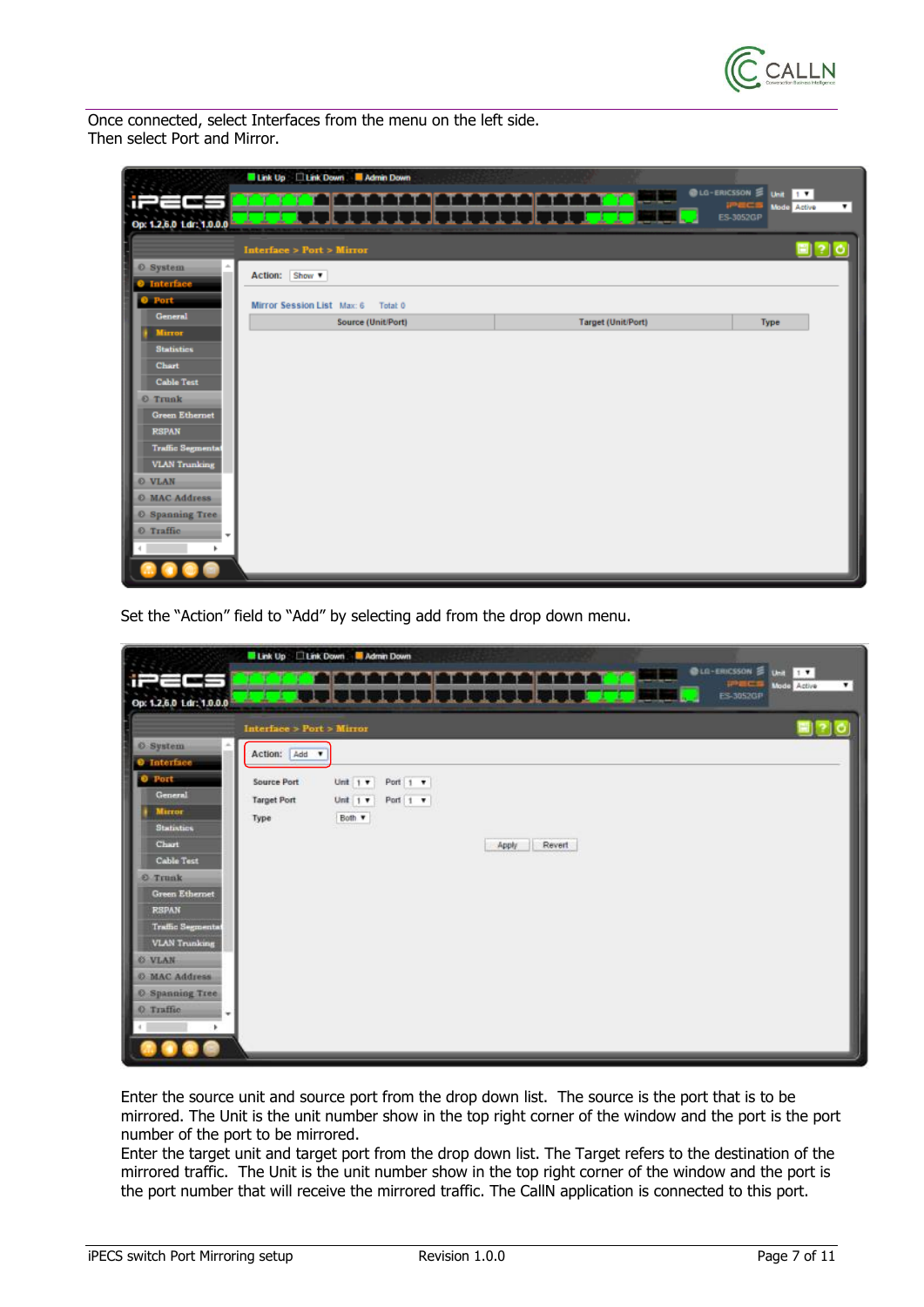

Type refers to the type of traffic to be mirrored. CallN needs to see both parts of a conversation to record all parties on a call. Set Type to Both.

An individual entry must be added for each port that is required to be mirrored. All entries must have the same target port for CallN to work correctly.

|                          | Link Up Link Down Admin Down                                             |                        |                           |                                                                               |  |  |  |  |
|--------------------------|--------------------------------------------------------------------------|------------------------|---------------------------|-------------------------------------------------------------------------------|--|--|--|--|
|                          |                                                                          | المستقرق فرقات القرقرة |                           | <b>OLG-ERICSSON</b> Sunt 1<br><b>IPECS</b><br><b>Mode</b> Active<br>$\bullet$ |  |  |  |  |
| Op: 1.2.6.0 Ldr: 1.0.0.0 |                                                                          | 11111                  |                           | ES-3052GP                                                                     |  |  |  |  |
|                          | <b>Interface &gt; Port &gt; Mirror</b>                                   |                        |                           | 패?]이                                                                          |  |  |  |  |
| O System                 |                                                                          |                        |                           |                                                                               |  |  |  |  |
| <b>Interface</b>         | Action: Show v                                                           |                        |                           |                                                                               |  |  |  |  |
| Port                     | Mirror Session List Max: 6<br>Total: 4                                   |                        |                           |                                                                               |  |  |  |  |
| <b>General</b>           | Source (Unit/Port)<br>u                                                  |                        | <b>Target (Unit/Port)</b> | <b>Type</b>                                                                   |  |  |  |  |
| Mirror                   | 1/45<br>▫                                                                |                        | 1144                      | Both                                                                          |  |  |  |  |
| <b>Statistics</b>        | $\qquad \qquad \qquad \qquad \qquad \qquad \qquad \qquad \qquad$<br>1/46 |                        | 1144                      | <b>Both</b>                                                                   |  |  |  |  |
| <b>Chart</b>             | $\qquad \qquad \qquad \qquad \qquad \qquad \qquad \qquad \qquad$<br>1147 |                        | 1/44                      | Both                                                                          |  |  |  |  |
| <b>Cable Test</b>        | $\qquad \qquad \qquad \qquad \qquad \qquad$<br>1/48                      |                        | 1/44                      | Both                                                                          |  |  |  |  |
| <b>O</b> Trunk           |                                                                          |                        |                           |                                                                               |  |  |  |  |
| <b>Green Ethernet</b>    |                                                                          | Delete                 | Revert                    |                                                                               |  |  |  |  |
| <b>RSPAN</b>             |                                                                          |                        |                           |                                                                               |  |  |  |  |
| <b>Traffic Segmental</b> |                                                                          |                        |                           |                                                                               |  |  |  |  |
| <b>VLAN Trunking</b>     |                                                                          |                        |                           |                                                                               |  |  |  |  |
| O VLAN                   |                                                                          |                        |                           |                                                                               |  |  |  |  |
| <b>O MAC Address</b>     |                                                                          |                        |                           |                                                                               |  |  |  |  |
| <b>O</b> Spanning Tree   |                                                                          |                        |                           |                                                                               |  |  |  |  |
| O Traffic                |                                                                          |                        |                           |                                                                               |  |  |  |  |
|                          |                                                                          |                        |                           |                                                                               |  |  |  |  |
|                          |                                                                          |                        |                           |                                                                               |  |  |  |  |
|                          |                                                                          |                        |                           |                                                                               |  |  |  |  |

Port mirroring is now established. Place test calls to and from the mirrored ports from both internal and external sources. Log in to the CallN portal and check that recordings are being collected and play back recordings to check recording quality.

There will be situations where recordings are nothing but noise similar to **[this](https://download.calln.com/files/ipecs_sample_rtp_security_on.mp3)**. This is most likely caused by encryption being active on a device, which then encrypts the data stream. CallN is unable to decrypt these data packets, but encryption can be turned off on the devices from the PBX.

# <span id="page-7-0"></span>**4. Disabling Encryption**

**NOTE: Any active call on a device at the time RTP Security is disabled, will be disconnected. For this reason, please ensure there are no active calls on a device before changing this setting.**

Connect to the iPECS PBX Administration interface from your web browser. The browser will need to have SSL2 and SSL3 active to connect to the PBX. This is done differently in each browser. In Internet Explorer, click the cog symbol in the top right corner of the browser. From the menu, select Internet Options. Check the boxes on the Advanced Tab to make SSL2 and SSL3 active.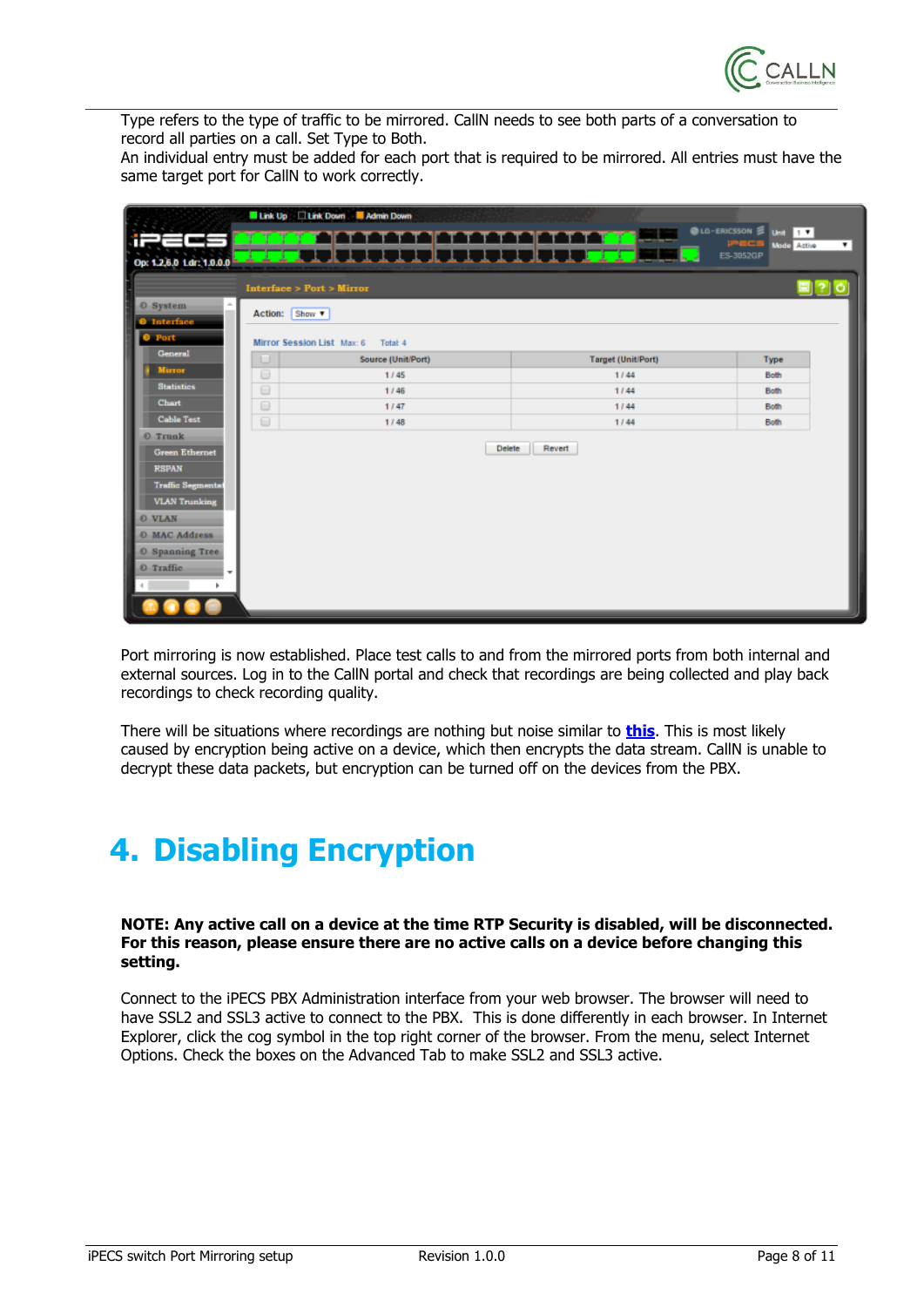

| Internet Options |                                                            |             |                                                                                               |                                                                                                                                                                                                                                     |                           | 7        | × |
|------------------|------------------------------------------------------------|-------------|-----------------------------------------------------------------------------------------------|-------------------------------------------------------------------------------------------------------------------------------------------------------------------------------------------------------------------------------------|---------------------------|----------|---|
|                  |                                                            |             |                                                                                               | General Security Privacy Content Connections                                                                                                                                                                                        | Programs                  | Advanced |   |
| Settings         |                                                            |             | Enable Enhanced Protected Mode*<br>Enable native XMLHTTP support<br>Enable SmartScreen Filter | Enable Integrated Windows Authentication*                                                                                                                                                                                           |                           |          |   |
|                  | Use SSL 3.0<br>Use $TLS$ 1.0<br>Use TLS 1.1<br>Use TLS 1.2 | Use SSL 2.0 |                                                                                               | Send Do Not Track requests to sites you visit in Internet E<br>Warn about certificate address mismatch*<br>Warn if changing between secure and not secure mode<br>$\vee$ Warn if POST submittal is redirected to a zone that does n |                           |          |   |
| €                |                                                            |             |                                                                                               | * Takes effect after you've restarted your computer                                                                                                                                                                                 |                           | ъ        |   |
|                  |                                                            |             |                                                                                               |                                                                                                                                                                                                                                     | Restore advanced settings |          |   |
|                  | Reset Internet Explorer settings<br>condition.             |             |                                                                                               | Resets Internet Explorer's settings to their default<br>You should only use this if your browser is in an unusable state.                                                                                                           |                           | Reset    |   |
|                  |                                                            |             |                                                                                               |                                                                                                                                                                                                                                     |                           |          |   |

Connect to and log in to the iPECS PBX.



Select "System ID and Number Plan" from the list on the left.

In the vacant field in the top left, enter 101 and click the "Find PGM" button. A list of devices will be displayed.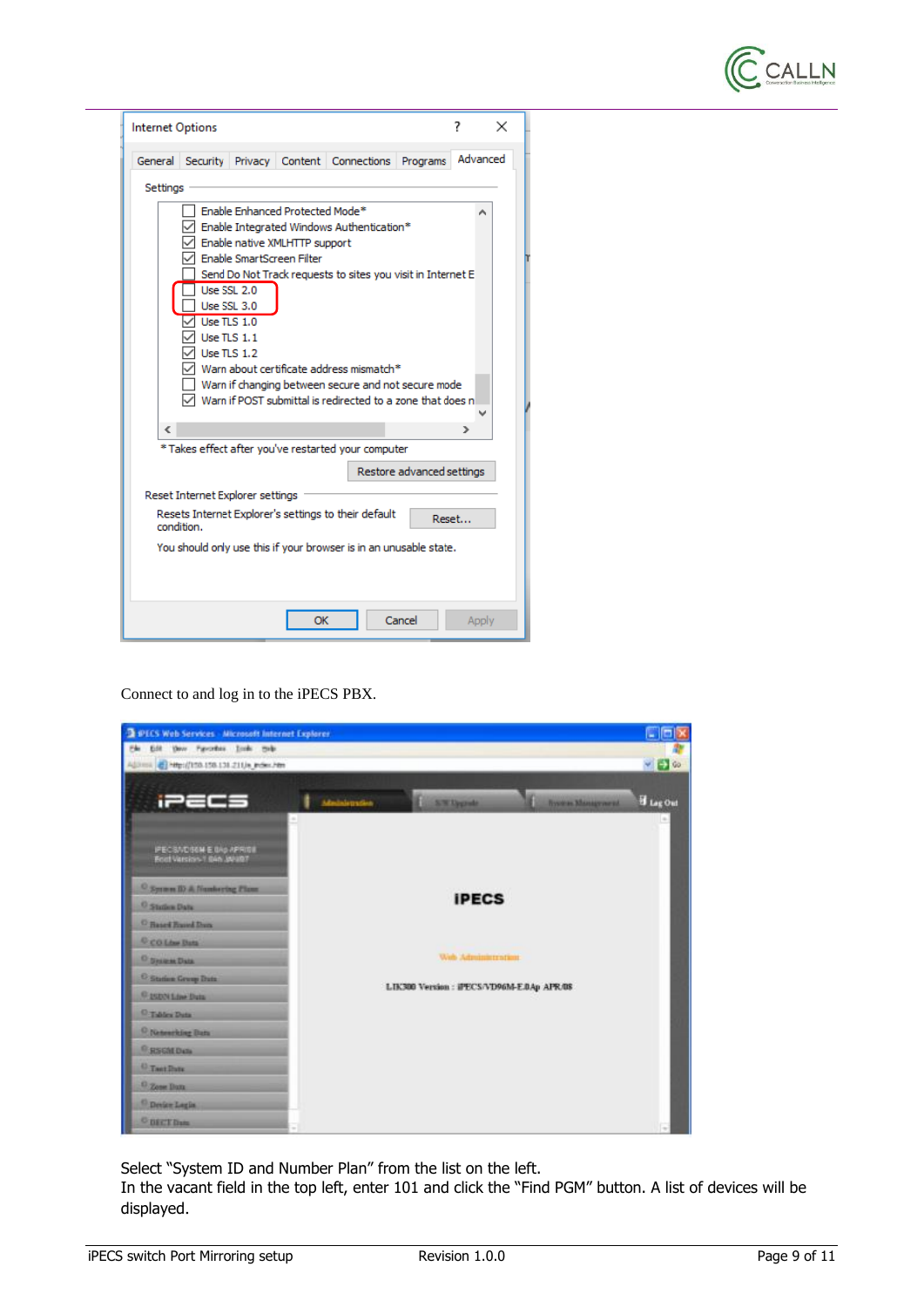

| in Effect                                                                                                       |            |                | Administration                      | <b>S/W Upgrade</b>                                                                                          |    |                                            | <b>System Management</b> |
|-----------------------------------------------------------------------------------------------------------------|------------|----------------|-------------------------------------|-------------------------------------------------------------------------------------------------------------|----|--------------------------------------------|--------------------------|
| MFIM/AU92M-6, 1Ak JUL/14                                                                                        |            |                | [ Device Delete / Port Num Change ] |                                                                                                             |    |                                            |                          |
| Boot Version-2, 1Aa NOV/12<br>Kernel Version-6,0Aq<br>H/W issue-1<br><b>Find PGM</b><br>101<br><b>Hide Menu</b> |            |                |                                     | Find<br>If you want to delete or change port number of device, please click sequence number of that device. |    |                                            |                          |
| <b>0 System ID &amp; Numbering Plans</b>                                                                        |            |                | <b>Order Seq Logical Num</b>        | <b>Type</b>                                                                                                 |    | <b>Current Port MAC Address IP Address</b> |                          |
| Device Port Num Change(101) [N]                                                                                 |            |                |                                     | <b>CO Gateway</b>                                                                                           |    |                                            |                          |
|                                                                                                                 | 3          | 1              | $9 - 12$                            | <b>VOIP GW</b>                                                                                              | 4  | b061c707b8b6 10.10.10.2                    |                          |
|                                                                                                                 | 1          | 4              | $1 - 4$                             | <b>LGCM LOOP 4 GW</b>                                                                                       | 4  | b061c707b8b6 10.10.10.2                    |                          |
|                                                                                                                 | 2          | $\overline{7}$ | $5 - 8$                             | <b>LGCM LOOP 4 GW</b>                                                                                       | 4  | b061c7091fb3 10.10.10.10                   |                          |
|                                                                                                                 | <b>STA</b> |                |                                     |                                                                                                             |    |                                            |                          |
|                                                                                                                 | 1          | 5              | 100                                 | LIP-8024E                                                                                                   | 1. | b061c70a2e79 10.10.10.11                   |                          |
|                                                                                                                 | 2          | 6              | 150 151                             | SLT2 GW                                                                                                     | 2  | b061c707b8b6 10.10.10.2                    |                          |
|                                                                                                                 | 3          | 8              | 101                                 | LIP-8024E                                                                                                   | 1. | b061c70a2e7b 10.10.10.12                   |                          |
|                                                                                                                 | 4          | 9              | 102                                 | LIP-8024E                                                                                                   | 1. | b061c70a2e0b 10.10.10.13                   |                          |
|                                                                                                                 | 5          | 10             | 103                                 | LIP-8024E                                                                                                   | 1. | b061c70a2e56 10.10.10.14                   |                          |
|                                                                                                                 | 6          | 11             | 104                                 | LIP-8024E                                                                                                   | 1  | b061c70a2e7a 10.10.10.15                   |                          |
|                                                                                                                 | 7          | 12             | 105                                 | LIP-8024E                                                                                                   | 1. | b061c706dd97 10.10.10.16                   |                          |
|                                                                                                                 | 8          | 13             | 106                                 | LIP-8024E                                                                                                   | 1  | b061c706dcdb 10.10.10.17                   |                          |
|                                                                                                                 | 9          | 14             | 107                                 | LIP-8024E                                                                                                   | 1  | b061c706dd93 10.10.10.18                   |                          |
|                                                                                                                 |            |                |                                     | <b>MISC Gateway</b>                                                                                         |    |                                            |                          |
|                                                                                                                 | 1          | $\overline{2}$ | $1 - 4$                             | <b>MISC GW</b>                                                                                              | 4  | b061c707b8b6 10.10.10.2                    |                          |
|                                                                                                                 |            |                |                                     | <b>VSF Gateway</b>                                                                                          |    |                                            |                          |
|                                                                                                                 | 1          | 3              | $1 - 6$                             | <b>VSF GW</b>                                                                                               | 6  | b061c707b8b6 10.10.10.2                    |                          |

Each device listed must be checked to ensure "RTP Security" is turned off for that device. Make a note of each of the sequence numbers listed for the devices. Remove 101 from the field in the top left and enter 132, again pressing the "Find PGM" button.

| $=$ $=$                                                           | Administration                                | S/W Upgrade | <b>System Management</b> |
|-------------------------------------------------------------------|-----------------------------------------------|-------------|--------------------------|
| MFIM/AU92M-6, 1Ak JUL/14                                          | $\curvearrowright$<br>[Board Base Attributes] |             |                          |
| Boot Version-2, 1Aa NOV/12<br>Kernel Version-6,0Aq<br>H/W issue-1 | Enter Sequence Number:                        | Load        |                          |
| Find PGM<br>132                                                   |                                               |             |                          |
| Hide Menu                                                         |                                               |             |                          |
| <b>D</b> Board Based Data                                         |                                               |             |                          |
| Board Base Attributes(132) [N]                                    |                                               |             |                          |
|                                                                   |                                               |             |                          |
|                                                                   |                                               |             |                          |
|                                                                   |                                               |             |                          |
|                                                                   |                                               |             |                          |
|                                                                   |                                               |             |                          |

Enter in a Sequence Number. The edit of devices can be done one at a time or over a range. Caution must be taken if entering a range of sequence numbers that no invalid values are part of the range. It is recommended to change RTP Security setting on one device at a time.